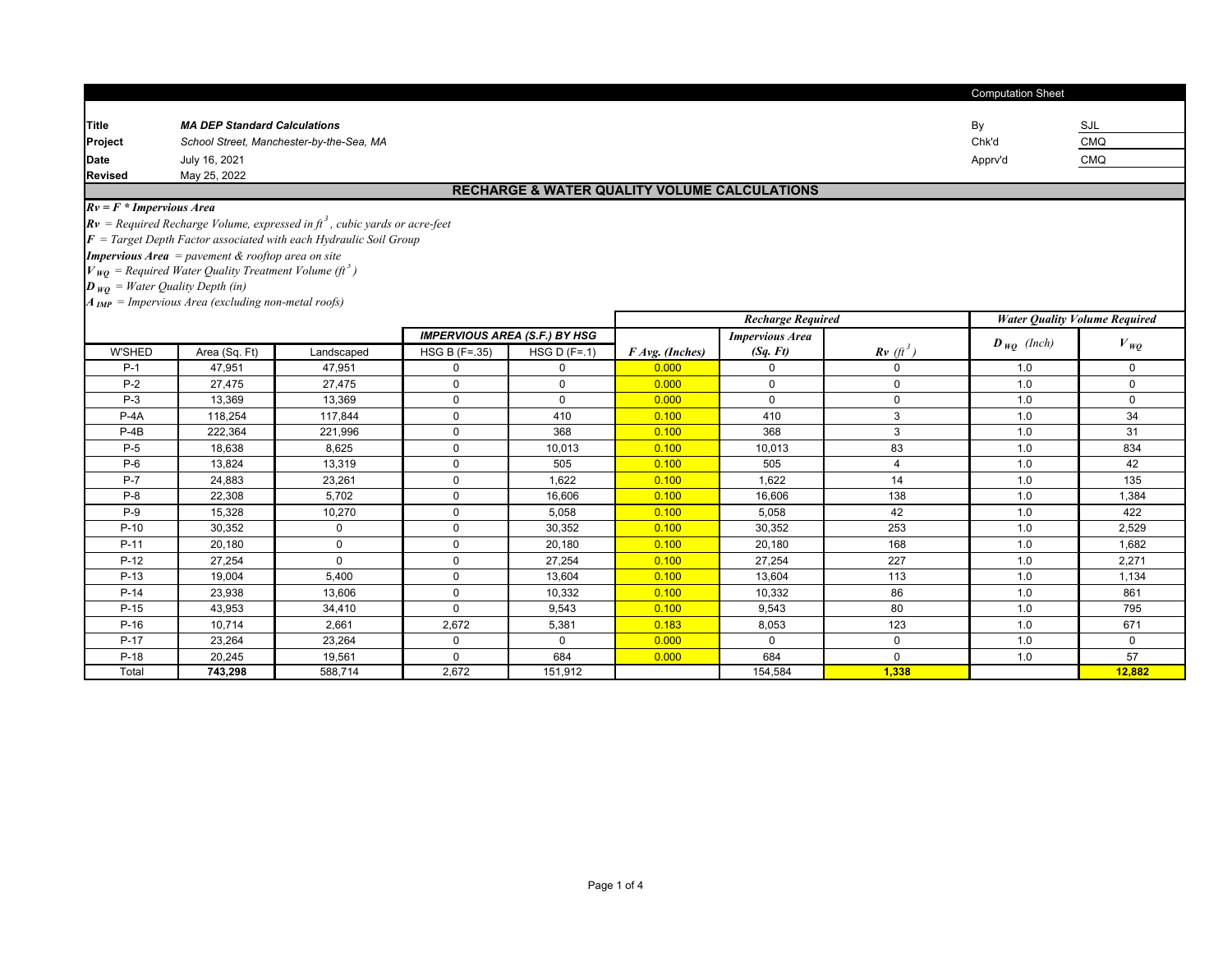|                                                                                        |                                                                     |                                                                                          |                                                                                                                                  |                                                                                | <b>Computation Sheet</b> |                          |  |  |  |  |
|----------------------------------------------------------------------------------------|---------------------------------------------------------------------|------------------------------------------------------------------------------------------|----------------------------------------------------------------------------------------------------------------------------------|--------------------------------------------------------------------------------|--------------------------|--------------------------|--|--|--|--|
|                                                                                        |                                                                     |                                                                                          |                                                                                                                                  |                                                                                |                          |                          |  |  |  |  |
| Title                                                                                  | <b>MA DEP Standard Calculations</b>                                 |                                                                                          |                                                                                                                                  |                                                                                | By                       | SJL                      |  |  |  |  |
| Project                                                                                |                                                                     | School Street, Manchester-by-the-Sea, MA                                                 |                                                                                                                                  |                                                                                | Chk'd                    | <b>CMQ</b><br><b>CMQ</b> |  |  |  |  |
| <b>Date</b><br><b>Revised</b>                                                          | July 16, 2021<br>Apprv'd<br>May 25, 2022                            |                                                                                          |                                                                                                                                  |                                                                                |                          |                          |  |  |  |  |
|                                                                                        |                                                                     |                                                                                          |                                                                                                                                  | STORMWATER RECHARGE SUMMARY CALCULATIONS                                       |                          |                          |  |  |  |  |
| $Rv = F * Impervious Area$                                                             |                                                                     |                                                                                          |                                                                                                                                  |                                                                                |                          |                          |  |  |  |  |
|                                                                                        |                                                                     | $Rv$ = Required Recharge Volume, expressed in ft <sup>3</sup> , cubic yards or acre-feet |                                                                                                                                  |                                                                                |                          |                          |  |  |  |  |
|                                                                                        |                                                                     | $\mathbf{F}$ = Target Depth Factor associated with each Hydraulic Soil Group             |                                                                                                                                  |                                                                                |                          |                          |  |  |  |  |
|                                                                                        | <b>Required (cf)</b>                                                | Provided (cf)                                                                            |                                                                                                                                  |                                                                                |                          |                          |  |  |  |  |
| $Rv =$                                                                                 | 688                                                                 | 39,886                                                                                   |                                                                                                                                  | BMP 1 - 96" CMP Underground Infiltration System (P-8, P-9, P-10, P-11, & P-14) |                          |                          |  |  |  |  |
| $Rv =$                                                                                 | 340                                                                 | 13,139                                                                                   | BMP 2 - MC-3500 Underground Infiltration System (P-12 & P-13)                                                                    |                                                                                |                          |                          |  |  |  |  |
| $Rv =$                                                                                 | 216                                                                 | 9,520                                                                                    | BMP 3 - Bioretention Area/Rain Garden #1 (P-7, P-15, P-16 & P-17)                                                                |                                                                                |                          |                          |  |  |  |  |
| $Rv =$                                                                                 | 88                                                                  | $\theta$                                                                                 |                                                                                                                                  | BMP 4 - Bioretention Area/Rain Garden #2 (P-5, P-6) (NO RECHARGE CREDIT)       |                          |                          |  |  |  |  |
| $Rv =$                                                                                 | 6                                                                   | $\boldsymbol{\theta}$                                                                    | Deminimus Unmitigated Area (P-1, P-2, P-3, P-4A, P-4B, P-18)                                                                     |                                                                                |                          |                          |  |  |  |  |
| $Rv =$                                                                                 | 1.338                                                               | 62,545                                                                                   |                                                                                                                                  |                                                                                |                          |                          |  |  |  |  |
|                                                                                        |                                                                     |                                                                                          |                                                                                                                                  |                                                                                |                          |                          |  |  |  |  |
|                                                                                        |                                                                     |                                                                                          |                                                                                                                                  | STORMWATER QUALITY VOLUME CALCULATIONS                                         |                          |                          |  |  |  |  |
|                                                                                        |                                                                     | $V_{WQ}$ = Required Water Quality Treatment Volume, expressed in ft <sup>3</sup>         |                                                                                                                                  |                                                                                |                          |                          |  |  |  |  |
| $\boldsymbol{D}_{\boldsymbol{W}\boldsymbol{O}} = \boldsymbol{Water}$ Quality Depth     |                                                                     |                                                                                          |                                                                                                                                  |                                                                                |                          |                          |  |  |  |  |
|                                                                                        |                                                                     | $A_{IMP}$ = Impervious Area (pavement & rooftop area excluding non-metal roofs)          |                                                                                                                                  |                                                                                |                          |                          |  |  |  |  |
|                                                                                        | <b>Required (cf)</b>                                                | Provided (cf)                                                                            |                                                                                                                                  |                                                                                |                          |                          |  |  |  |  |
| $V_{WQ}$ =                                                                             | 6,877                                                               | 39,886                                                                                   |                                                                                                                                  | BMP 1 - 96" CMP Underground Infiltration System (P-8, P-9, P-10, P-11, & P-14) |                          |                          |  |  |  |  |
| $V_{WO} =$                                                                             | 3,405                                                               | 13,139                                                                                   | BMP 2 - MC-3500 Underground Infiltration System (P-12 & P-13)                                                                    |                                                                                |                          |                          |  |  |  |  |
| $V_{WO}$ =                                                                             | 1,602                                                               | 9,520                                                                                    | BMP 3 - Bioretention Area/Rain Garden #1 (P-7, P-15, P-16 & P-17)                                                                |                                                                                |                          |                          |  |  |  |  |
| $V_{WO}$ =                                                                             | 877                                                                 | 1,474                                                                                    |                                                                                                                                  | BMP 4 - Bioretention Area/Rain Garden #2 (P-5, P-6) (NO RECHARGE CREDIT)       |                          |                          |  |  |  |  |
| $V_{WO} =$                                                                             | 122                                                                 | $\theta$                                                                                 | Deminimus Unmitigated Area (P-1, P-2, P-3, P-4A, P-4B, P-18)                                                                     |                                                                                |                          |                          |  |  |  |  |
| $V_{WO} =$                                                                             | 12,882                                                              | 64,019                                                                                   |                                                                                                                                  |                                                                                |                          |                          |  |  |  |  |
|                                                                                        |                                                                     |                                                                                          |                                                                                                                                  |                                                                                |                          |                          |  |  |  |  |
|                                                                                        |                                                                     |                                                                                          |                                                                                                                                  | <b>DRAWDOWN CALCULATIONS (72 HOURS MAX)</b>                                    |                          |                          |  |  |  |  |
|                                                                                        |                                                                     |                                                                                          | $Time_{drawdown} = (Rv)$ (1/Design Infiltration Rate in inches per hour) (Conversion for inches to feet) (1/bottom area in feet) |                                                                                |                          |                          |  |  |  |  |
|                                                                                        |                                                                     | <b>BMP 1 - Underground Infiltration System (Sandy Loam)</b>                              |                                                                                                                                  | BMP 3 - Bioretention Area/Rain Garden #1 (Sandy Loam)                          |                          |                          |  |  |  |  |
|                                                                                        |                                                                     | Infiltration Rate $(in/Hi)=1.02$                                                         |                                                                                                                                  | Infiltration Rate $(in/Hi)=1.02$                                               |                          |                          |  |  |  |  |
|                                                                                        |                                                                     | Bottom Area (ft <sup>2</sup> ) (178' x 54') = 8,946                                      |                                                                                                                                  | Bottom Area ( $ft^2$ ) (Elev. 60, see Hydro CAD) = 9,520                       |                          |                          |  |  |  |  |
|                                                                                        |                                                                     |                                                                                          |                                                                                                                                  |                                                                                |                          |                          |  |  |  |  |
| Infiltration Volume $(f3)$ (100-year) = 39,886<br>Infiltration Volume $(ft^3) = 9.078$ |                                                                     |                                                                                          |                                                                                                                                  |                                                                                |                          |                          |  |  |  |  |
|                                                                                        | $Time_{drawdown}$ (Hours) = 52.5<br>$Time_{drawdown}$ (Hours)= 11.2 |                                                                                          |                                                                                                                                  |                                                                                |                          |                          |  |  |  |  |
|                                                                                        |                                                                     | BMP 2 - Underground Infiltration System-2 (Loamy Sand)                                   |                                                                                                                                  |                                                                                |                          |                          |  |  |  |  |
|                                                                                        |                                                                     | Infiltration Rate $(in/Hr)$ = 2.41                                                       |                                                                                                                                  | ** BMP-4 will not discharge to groundwater; treatment only.                    |                          |                          |  |  |  |  |
|                                                                                        |                                                                     |                                                                                          |                                                                                                                                  |                                                                                |                          |                          |  |  |  |  |
|                                                                                        |                                                                     | Bottom Area (ft <sup>2</sup> ) (170' x 54') = 4,060                                      |                                                                                                                                  |                                                                                |                          |                          |  |  |  |  |
|                                                                                        |                                                                     | Infiltration Volume ( $ft^3$ ) (100-year) = 13,139                                       |                                                                                                                                  |                                                                                |                          |                          |  |  |  |  |
|                                                                                        |                                                                     | $Time_{drawdown}$ (Hours) = 16.1                                                         |                                                                                                                                  |                                                                                |                          |                          |  |  |  |  |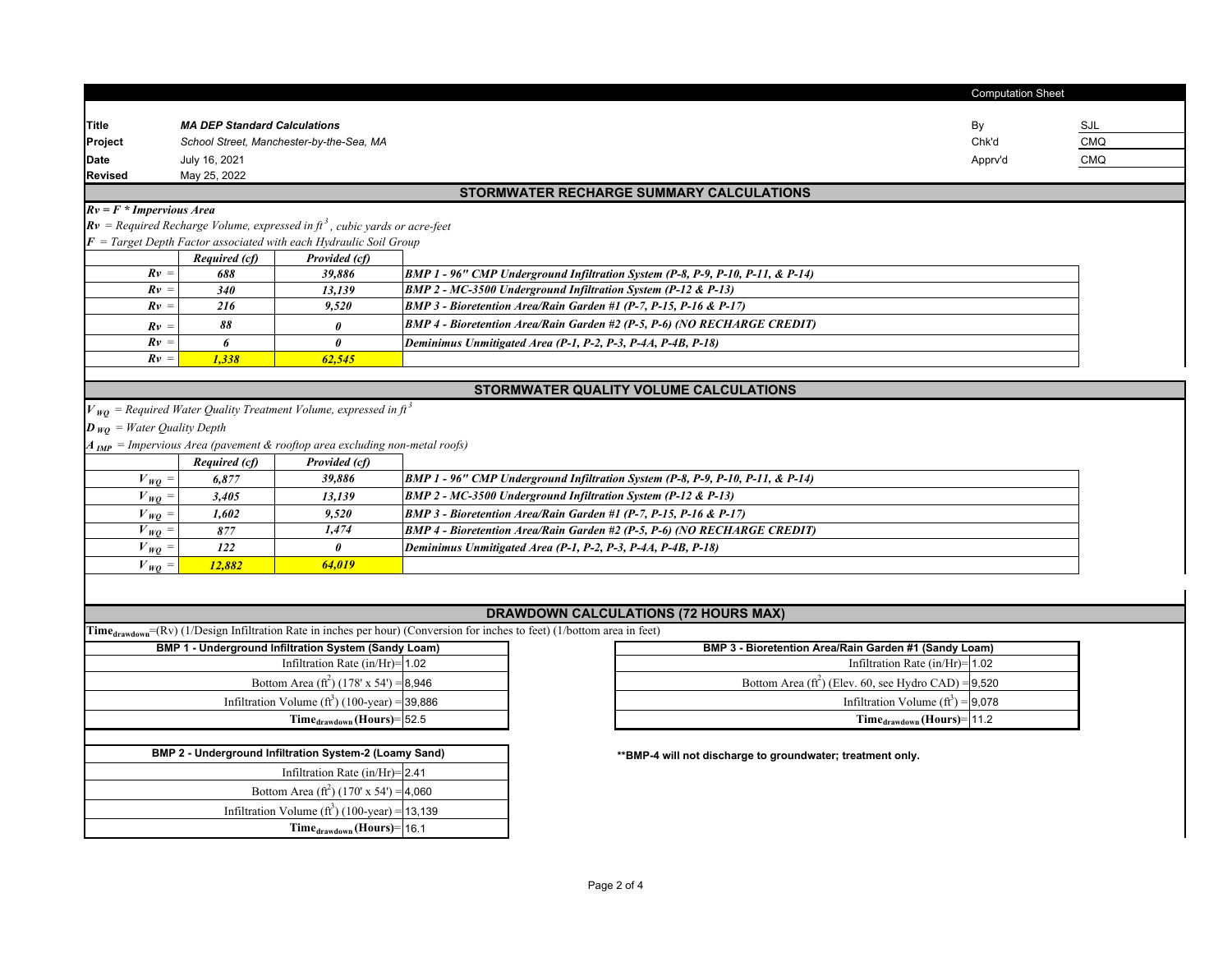|                |                                          | <b>Computation Sheet</b> |            |
|----------------|------------------------------------------|--------------------------|------------|
|                |                                          |                          |            |
| <b>Title</b>   | <b>MA DEP Standard Calculations</b>      | By                       | SJL        |
| Project        | School Street, Manchester-by-the-Sea, MA | Chk'd                    | <b>CMQ</b> |
| Date           | July 16, 2021                            | Apprv'd                  | <b>CMQ</b> |
| <b>Revised</b> | May 25, 2022                             |                          |            |

| <b>TSS REMOVAL CALCULATIONS WORKSHEET</b>                     |                         |                         |                         |              |                                                            |                    |                     |               |            |
|---------------------------------------------------------------|-------------------------|-------------------------|-------------------------|--------------|------------------------------------------------------------|--------------------|---------------------|---------------|------------|
| В                                                             | C                       | D                       | E.                      |              | в                                                          | C                  | D.                  | E             |            |
|                                                               | <b>TSS Removal</b>      | <b>Starting TSS</b>     | <b>Amount</b>           | Remaining    |                                                            | <b>TSS Removal</b> | <b>Starting TSS</b> | Amount        | Remaining  |
| BMP <sup>1</sup>                                              | Rate <sup>1</sup>       | Load*                   | Removed (C*D)           | Load $(D-E)$ | BMP <sup>1</sup>                                           | Rate <sup>1</sup>  | Load*               | Removed (C*D) | Load (D-E) |
| Deep Sump<br><b>Catch Basins</b>                              | 0.25                    | 1.00                    | 0.25                    | 0.75         | Deep Sump<br><b>Catch Basins</b>                           | 0.25               | 1.00                | 0.25          | 0.75       |
| Proprietary<br>Hydro-<br>dynamic<br><b>Device</b>             | 0.50                    | 0.75                    | 0.38                    | 0.38         | <b>Sediment</b><br>Removal<br>Proprietary<br><b>Device</b> | 0.50               | 0.75                | 0.38          | 0.38       |
| <b>Surface</b><br>Infiltration<br>System w/<br>Outlet Control | 0.80                    | 0.38                    | 0.30                    | 0.08         | Rain Garden 1                                              | 0.80               | 0.75                | 0.60          | 0.15       |
| <b>Bio-retention/</b><br>Rain Garden-1                        | 0.80                    | 0.08                    | 0.06                    | $\bf 0.02$   | N/A                                                        |                    |                     |               |            |
|                                                               |                         | Total TSS Removal =     | 99%                     |              |                                                            |                    | Total TSS Removal = | 85%           |            |
| Α                                                             | $\overline{\mathbf{B}}$ | $\overline{\mathbf{c}}$ | $\overline{\mathsf{D}}$ | E            |                                                            |                    |                     |               |            |
|                                                               | <b>TSS Removal</b>      | <b>Starting TSS</b>     | Amount                  | Remaining    |                                                            |                    |                     |               |            |
| BMP <sup>1</sup>                                              | Rate <sup>1</sup>       | Load*                   | Removed (C*D)           | Load (D-E)   |                                                            |                    |                     |               |            |
| Deep Sump<br><b>Catch Basins</b>                              | 0.25                    | 1.00                    | 0.25                    | 0.75         |                                                            |                    |                     |               |            |
| Proprietary<br>Hydro-<br>dynamic<br><b>Device</b>             | 0.50                    | 0.75                    | 0.38                    | 0.38         |                                                            |                    |                     |               |            |
| Bio-retention/<br>Rain Garden-2                               | 0.80                    | 0.38                    | 0.30                    | 0.08         |                                                            |                    |                     |               |            |

**Total TSS Removal =**

**93%**